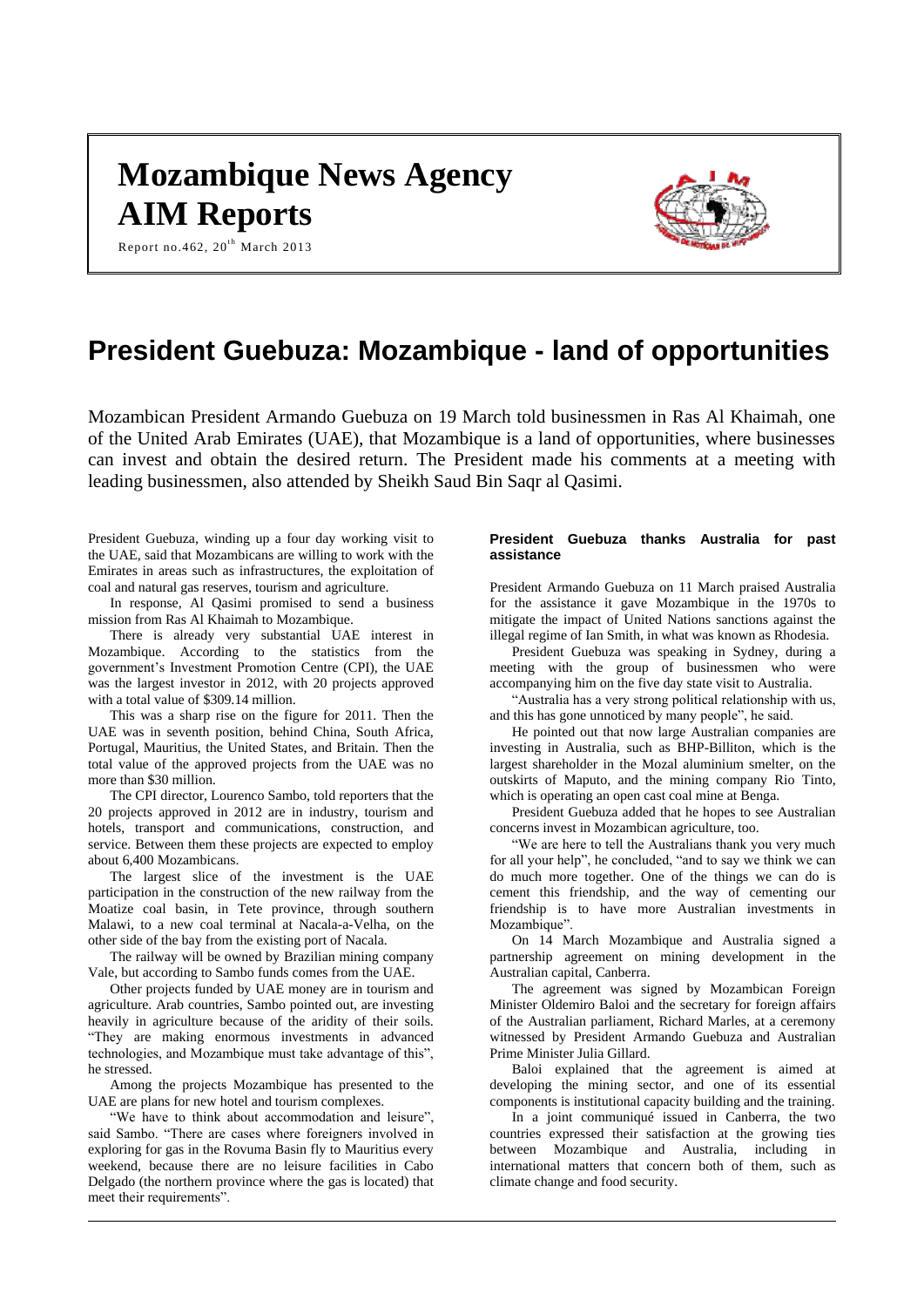#### **Prime Minister sums up debate on floods**

Prime Minister Alberto Vaquina on 15 March declared that the main reason Mozambicans are so vulnerable to national disasters is poverty.

Winding up a debate on the floods crisis of January and February in the Mozambican parliament, the Assembly of the Republic, Vaquina insisted that to deal with disasters, poverty reduction must remain a government priority.

He agreed with opposition deputies that the solution to flooding could not be simply the resettlement of those affected, but must include the construction of protective infrastructures, such as dams and dikes, and reservoirs for water storage.

But such solutions would have to come in stages, given Mozambique's shortage of money. Thus studies on a dam at Mapai, in Gaza province, which could control flooding in the Limpopo valley, showed that it would cost \$600 million, which the country does not have available.

"We cannot solve all of Mozambique's problems at once", said Vaquina. A pre-requisite, however, was that "we must work together for the development of the country in peace and stability, and this depends on all of us".

The immediate post-flood priorities, he continued, were to repair damaged roads and railways, ensure supplies of seeds and other agricultural inputs for the second sowings, and to guarantee health, education and water supply services for those affected.

He pointed out that past resettlement schemes have been highly successful. After floods in 2007 and 2008, there was large scale resettlement of people living in the Zambezi, Buzi and Pungoe valleys in central Mozambique. They had been relocated from flood-prone areas to higher ground – and as a result none of these people suffered from this year's flooding.

#### *Details of flood damage*

The total number of recorded deaths in the current Mozambican rainy season, from October to the present, is 117 according to the Minister for State Administration, Carmelita Namashalua.

Speaking in the Assembly of the Republic on 14 March, Namashalua said that 50 of the deaths were by drowning, 39 were caused by lightning (including people burnt to death when their houses were struck by lightning), and 27 by high winds when houses, trees or electricity pylons were knocked down. One person was killed by a crocodile.

According to the government's statistics, 478,892 people were affected by the floods and torrential rains. At the height of the floods crisis, in February, 172,479 of these people were sheltered in 62 accommodation centres.

Namashalua added that the disasters destroyed 5,139 houses, and damaged a further 8,456. The floods affected 274,330 hectares of various crops, of which 215,044 hectares were completely lost.

As for livestock, the losses were 1,500 head of cattle, 5,000 goats, 3,500 pigs and 12,500 chickens and ducks.

Damage was done to irrigation systems, drainage channels, protective dykes and seed production fields in the two worst hit provinces, Gaza and Zambezia. Among the equipment lost were 62 tractors, six combine harvester, 111 hand pumps and 30 electrical pumps.

The education service also suffered severe losses. 567 schools were affected by the floods and storms, and in them 1,456 classrooms were destroyed or damaged. Namashalua said that 176,162 pupils and 3,340 teachers were directly affected.

27 health units were affected, including four district hospitals. X-ray machines, sterilization material and assorted laboratory equipment were destroyed.

On the positive side, health posts were set up in the accommodation centres, and mobile health brigades visited areas isolated by the floods. By 5 March, the health posts had attended to 25,818 patients. The most frequent illnesses treated were malaria (6,113 cases), acute respiratory infections (4,767) and diarrhoeal diseases (3,740).

Namashalua said that, in the light of the flood damage, the government would have to reshape its Economic and Social Plan for 2013. The Contingency Plan budget has been exhausted, and, since the rainy season is not yet over, the government has committed a further 100 million meticais (\$3.32 million).

For the reconstruction phase, she added, about \$322 million will be needed – \$309 million for the public sector and \$13 million for the private sector. This amount will cover repairing or rebuilding schools, health units, roads, bridges, water supply sources, as well as food aid and resettlement.

#### **Mega-projects hire hundreds of Mozambican companies**

There are now 471 small and medium Mozambican companies who have contracts to supply goods and services to the country's mega-projects (such as the Mozal aluminium smelter, the natural gas treatment plant run by the South African petro-chemical giant Sasol, and the open cast coal mines operated by Vale of Brazil and the Anglo-Australian company, Rio Tinto).

A further 100 SMEs are occasional suppliers to the megaprojects, according to data provided at a meeting of the Coordinating Council of the Ministry of Planning and Development.

The income from supplies to the mega-projects rose from \$45 million in 2002 to \$350 million in 2011. The Ministry regards this figure as unsatisfactory, since the mega-projects still have to turn to foreign suppliers to meet many of their needs, given the inability of Mozambican companies to meet their demands.

According to the Minister of Planning and Development, Aiuba Cuereneia, 378 investment projects were approved in 2012, for a total investment of \$4.8 billion. If all these projects were to come to fruition, they would create over 32,000 new jobs.

About \$2 billion of this proposed investment is concentrated in 22 projects to be undertaken in the Nacala Special Economic Zone. But these 22 projects will only create about 6,000 new jobs.

The meeting indicated that among the challenges facing the Mozambican economy are a poor business environment and the high interest rates charged by the commercial banks.

Antonio Cruz, a senior official in the Ministry, said that in order to lower the cost of investment a strategy to develop the financial sector has been drawn up which should be approved later this year. Specific measures to improve the business environment include guarantee funds from Denmark to benefit business activities.

Although the central bank repeatedly cut its own interest rates last year, the commercial banks have been slow to follow suit. The Standing Lending Facility (the interest rate paid by the commercial banks to the central bank for money borrowed on the Interbank Money Market) currently stands at 9.5 per cent. But the average interest rate charged by the commercial banks is more than twice this figure, and in January was 19.83 per cent.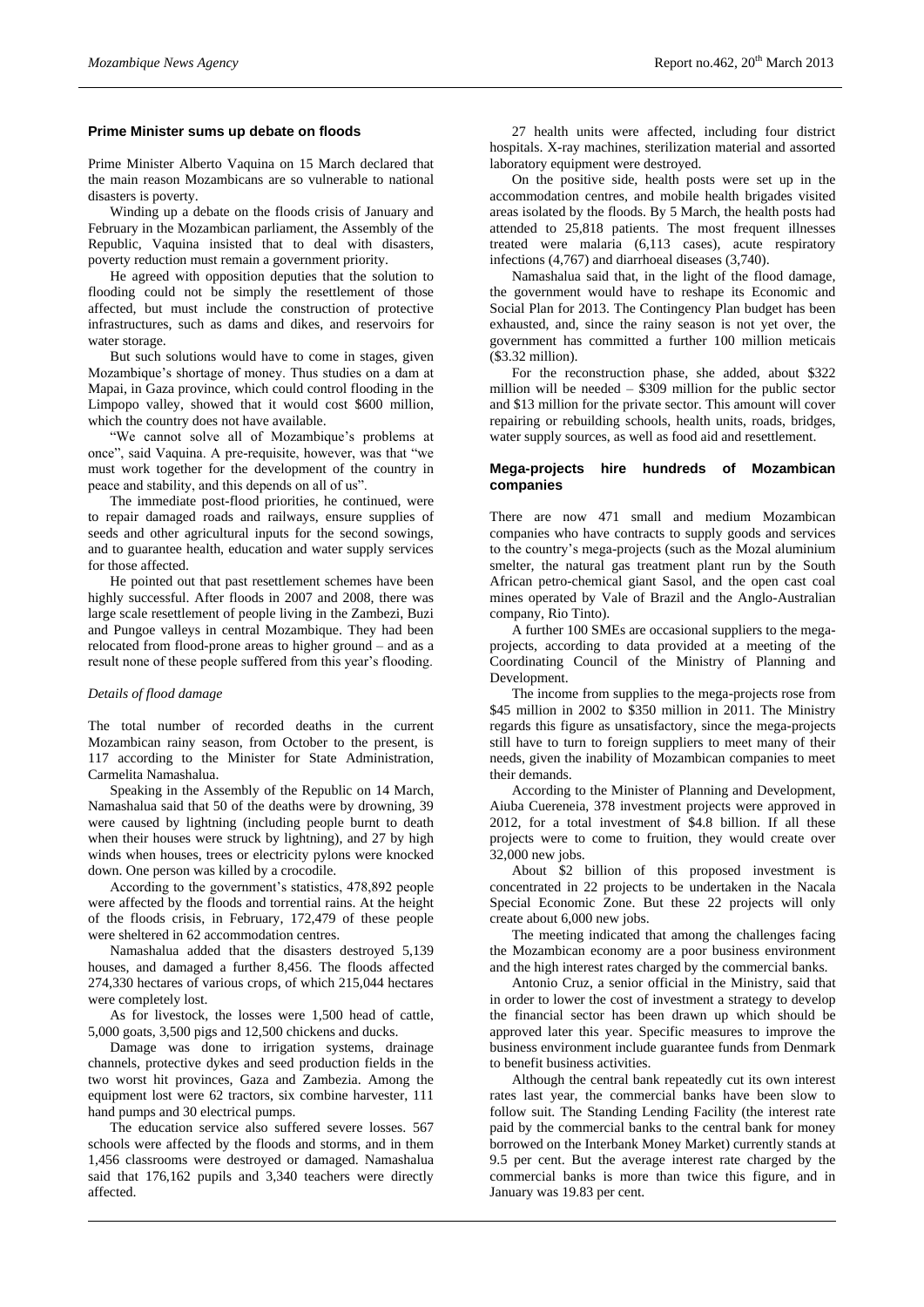#### **CNE announces election calendar**

Candidates for this year's Mozambican municipal elections must present their nomination papers between 7 August and 6 September, according to the electoral calendar announced by the National Elections Commission (CNE) in Maputo on 18 March.

The CNE will check the validity of the nomination papers between 8 August and 23 September, and the lists of candidates accepted and rejected will be posted between 24 September and 3 October.

There is still a period for candidates to appeal against exclusion from the lists, but the definitive lists must be posted by 17 October.

By 31 October, all candidates who wish to appoint polling station monitors must submit their names so that they can be accredited by the relevant provincial, district or city election commission.

The local elections commissions must announce the results within three days of the close of polls – that is, by 23 November. The CNE must confirm the results by 5 December. That is not the end of the story, however, since the possibility still remains for candidates to appeal against the results to the Constitutional Council, the country's highest body in matters of constitutional and electoral law.

CNE Chairperson Joao Leopoldo da Costa urged civil society to play its role in choosing members of the provincial, district and city elections commissions. The provincial commissions should be in place by 27 April, and the district and city commissions by 27 May.

Under the electoral legislation approved in December, each of these commissions has 11 members. Six are appointed by the parliamentary political parties – three by the ruling Frelimo Party, two by the main opposition force, Renamo, and one by the Mozambique Democratic Movement (MDM).

The other five members are drawn from civil society bodies. Legally recognised civil society bodies must submit candidates for the provincial commissions to the CNE, and candidates for the district and city bodies to the provincial commissions.

Costa urged civil society to select candidates of "recognised moral and professional merit", who must then carry out their tasks with "independence, objectivity, impartiality and competence".

Civil society organisations "are contributing to achieving the rights of citizens, and to raising individual and collective awareness in the compliance of civic duties", he said.

Felisberto Naife, the general director of the Electoral Administration Technical Secretariat (STAE), the electoral branch of the civil service, told reporters he is confident that the electoral calendar announced by the CNE can be carried out in full.

The state budget this year envisages expenditure of 847 million meticais (\$28 million) on the municipal elections, including the voter registration to be held in all municipalities between 25 May and 23 July.

## **Election threats from Renamo officials**

An official of Mozambique's main opposition party, Renamo, has threatened that Renamo will not only boycott the municipal elections scheduled for 20 November, but will make it impossible for them to be held.

Cited in the Nampula electronic newssheet "Wamphula Fax" on 18 March, the Renamo Nacala Port district delegate, Benjamin Cortes, promised that Renamo will undermine the

entire electoral procedure, and that it will start by sabotaging the voter registration due to start on 25 May.

"There were never fair and transparent elections here in Nacala", he claimed. "We have just witnessed farces in which Frelimo was the protagonist, using the electoral bodies to manipulate the result".

Cortes also accused Frelimo of bussing in citizens who are not citizens of Nacala to swell the ranks of Frelimo voters. He alleged that people are transported from Nacala-a-Velha, Mossuril, Mozambique Island and Monapo to register and to vote.

The call for a boycott has divided Renamo in Nacala, where some members wanted to try and regain control of the municipality. Influential Renamo figures in Nacala are reportedly leaving the party because of the boycott policy

Cortes brushed this aside, and claimed that Renamo is stronger than ever in Nacala. He even boasted that Frelimo members are secret Renamo sympathizers. "Most of them have Frelimo cards to keep their jobs, but ideologically they're with Renamo", he said.

#### **World Bank loan for agricultural productivity**

The World Bank's Board of Executive Directors has approved a loan of \$89.4 million from the Bank's soft loan facility, the International Development Association (IDA), to support the governments of Mozambique, Malawi and Zambia in their efforts to boost food security and farm productivity.

In addition, the World Bank's Agricultural Productivity Programme for Southern Africa will grant \$600,000 to the Botswana-based Centre for Coordination of Agricultural Research and Development for Southern Africa.

According to the World Bank, the project's objective is "to increase the availability of improved agricultural technologies in participating countries in the SADC region".

It will establish a Regional Centres of Leadership to allow "regional specialization around priority farming systems and more strategic investments in agricultural research capacity". These Centres will deal in particular with such staples as maize (Malawi), rice (Mozambique), and legumes (Zambia). The project will also support regional collaboration in agricultural research, technology dissemination, and training. At least 30 per cent of targeted farmers will be women.

"Like in most of the continent, agricultural productivity is far below potential in Mozambique," said the World Bank country director for Mozambique, Laurence Clarke. "I'm pleased that we are supporting actions such as technology transfer that will directly impact on the food crops sub-sector, which in turn affects the performance of the agricultural sector overall, as well as incomes and poverty levels throughout the entire economy".

One of the team leaders for the project, Aniceto Bila, said "Agricultural productivity is one of the main priorities of the Agriculture Development Strategy (PEDSA) in Mozambique. The project will, among other things, focus on rice productivity through improved research in the country. It will also support the construction of a regional centre for research in Namacurra, Zambezia province."

*This is a condensed version of the AIM daily news service – for details contact [aim@aim.org.mz](mailto:aim@aim.org.mz) \_\_\_\_\_\_\_\_\_\_\_\_\_\_\_\_\_\_\_\_\_\_\_\_\_\_\_\_\_\_\_\_\_\_\_\_\_\_\_\_\_\_\_\_*

*\_\_\_\_\_\_\_\_\_\_\_\_\_\_\_\_\_\_\_\_\_\_\_\_\_\_\_\_\_\_\_\_\_\_\_\_\_\_\_\_\_\_\_\_*